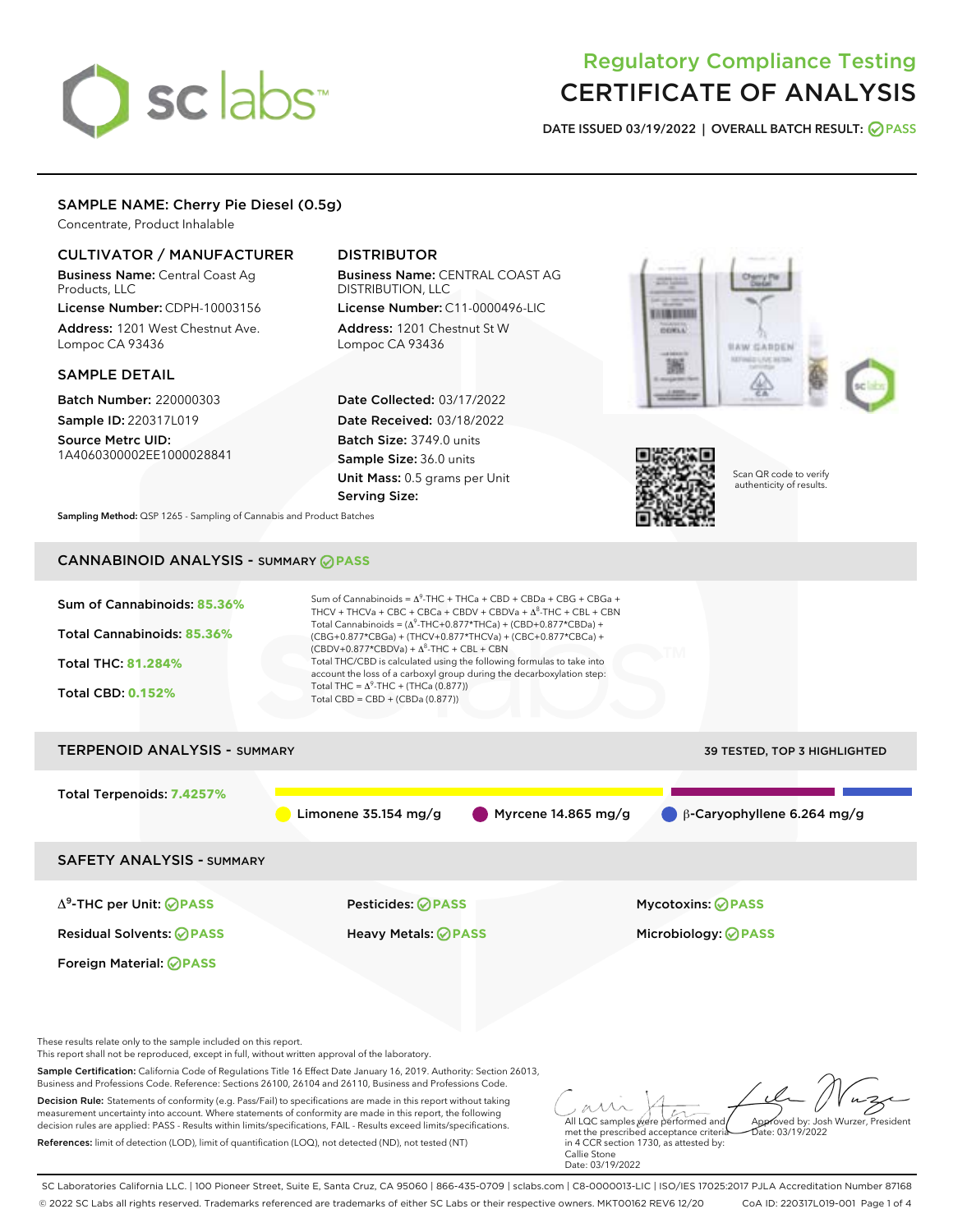



CHERRY PIE DIESEL (0.5G) | DATE ISSUED 03/19/2022 | OVERALL BATCH RESULT: **● PASS** 

## CANNABINOID TEST RESULTS - 03/18/2022 2 PASS

Tested by high-performance liquid chromatography with diode-array detection (HPLC-DAD). **Method:** QSP 1157 - Analysis of Cannabinoids by HPLC-DAD

#### TOTAL CANNABINOIDS: **85.36%**

Total Cannabinoids (Total THC) + (Total CBD) + (Total CBG) + (Total THCV) + (Total CBC) +  $(Total$  CBDV) +  $\Delta$ <sup>8</sup>-THC + CBL + CBN

TOTAL THC: **81.284%** Total THC (Δ<sup>9</sup> -THC+0.877\*THCa)

TOTAL CBD: **0.152%**

Total CBD (CBD+0.877\*CBDa)

TOTAL CBG: 3.454% Total CBG (CBG+0.877\*CBGa)

TOTAL THCV: 0.38% Total THCV (THCV+0.877\*THCVa)

TOTAL CBC: ND Total CBC (CBC+0.877\*CBCa)

TOTAL CBDV: ND Total CBDV (CBDV+0.877\*CBDVa)

| <b>COMPOUND</b>  | LOD/LOQ<br>(mg/g)          | <b>MEASUREMENT</b><br><b>UNCERTAINTY</b><br>(mg/g) | <b>RESULT</b><br>(mg/g) | <b>RESULT</b><br>(%) |
|------------------|----------------------------|----------------------------------------------------|-------------------------|----------------------|
| $\Lambda^9$ -THC | 0.06 / 0.26                | ±21.784                                            | 812.84                  | 81.284               |
| <b>CBG</b>       | 0.06/0.19                  | ±1.060                                             | 34.54                   | 3.454                |
| <b>THCV</b>      | 0.1/0.2                    | ±0.15                                              | 3.8                     | 0.38                 |
| <b>CBD</b>       | 0.07/0.29                  | ±0.055                                             | 1.52                    | 0.152                |
| <b>CBN</b>       | 0.1 / 0.3                  | ±0.05                                              | 0.9                     | 0.09                 |
| $\Delta^8$ -THC  | 0.1/0.4                    | N/A                                                | <b>ND</b>               | <b>ND</b>            |
| <b>THCa</b>      | 0.05/0.14                  | N/A                                                | <b>ND</b>               | <b>ND</b>            |
| <b>THCVa</b>     | 0.07 / 0.20                | N/A                                                | <b>ND</b>               | <b>ND</b>            |
| <b>CBDa</b>      | 0.02/0.19                  | N/A                                                | <b>ND</b>               | <b>ND</b>            |
| <b>CBDV</b>      | 0.04 / 0.15                | N/A                                                | <b>ND</b>               | <b>ND</b>            |
| <b>CBDVa</b>     | 0.03/0.53                  | N/A                                                | <b>ND</b>               | <b>ND</b>            |
| <b>CBGa</b>      | 0.1 / 0.2                  | N/A                                                | <b>ND</b>               | <b>ND</b>            |
| <b>CBL</b>       | 0.06 / 0.24                | N/A                                                | <b>ND</b>               | <b>ND</b>            |
| <b>CBC</b>       | 0.2 / 0.5                  | N/A                                                | <b>ND</b>               | <b>ND</b>            |
| <b>CBCa</b>      | 0.07 / 0.28                | N/A                                                | <b>ND</b>               | <b>ND</b>            |
|                  | <b>SUM OF CANNABINOIDS</b> |                                                    | 853.6 mg/g              | 85.36%               |

#### **UNIT MASS: 0.5 grams per Unit**

| $\Delta^9$ -THC per Unit              | 1100 per-package limit | 406.42 mg/unit | <b>PASS</b> |
|---------------------------------------|------------------------|----------------|-------------|
| <b>Total THC per Unit</b>             |                        | 406.42 mg/unit |             |
| <b>CBD per Unit</b>                   |                        | $0.76$ mg/unit |             |
| <b>Total CBD per Unit</b>             |                        | $0.76$ mg/unit |             |
| Sum of Cannabinoids<br>per Unit       |                        | 426.8 mg/unit  |             |
| <b>Total Cannabinoids</b><br>per Unit |                        | 426.8 mg/unit  |             |

| <b>COMPOUND</b>         | LOD/LOQ<br>(mg/g) | <b>MEASUREMENT</b><br><b>UNCERTAINTY</b><br>(mg/g) | <b>RESULT</b><br>(mg/g)                         | <b>RESULT</b><br>(%) |
|-------------------------|-------------------|----------------------------------------------------|-------------------------------------------------|----------------------|
| Limonene                | 0.005 / 0.016     | ±0.3902                                            | 35.154                                          | 3.5154               |
| <b>Myrcene</b>          | 0.008 / 0.025     | ±0.1486                                            | 14.865                                          | 1.4865               |
| β-Caryophyllene         | 0.004 / 0.012     | ±0.1735                                            | 6.264                                           | 0.6264               |
| β-Pinene                | 0.004 / 0.014     | ±0.0381                                            | 4.286                                           | 0.4286               |
| Linalool                | 0.009 / 0.032     | ±0.0960                                            | 3.243                                           | 0.3243               |
| $\alpha$ -Pinene        | 0.005 / 0.017     | ±0.0186                                            | 2.781                                           | 0.2781               |
| $\alpha$ -Humulene      | 0.009 / 0.029     | ±0.0430                                            | 1.718                                           | 0.1718               |
| Fenchol                 | 0.010 / 0.034     | ±0.0480                                            | 1.594                                           | 0.1594               |
| Terpineol               | 0.009 / 0.031     | ±0.0389                                            | 0.814                                           | 0.0814               |
| trans-β-Farnesene       | 0.008 / 0.025     | ±0.0179                                            | 0.649                                           | 0.0649               |
| β-Ocimene               | 0.006 / 0.020     | ±0.0162                                            | 0.647                                           | 0.0647               |
| Terpinolene             | 0.008 / 0.026     | ±0.0102                                            | 0.640                                           | 0.0640               |
| Camphene                | 0.005 / 0.015     | ±0.0057                                            | 0.633                                           | 0.0633               |
| <b>Borneol</b>          | 0.005 / 0.016     | ±0.0082                                            | 0.250                                           | 0.0250               |
| Fenchone                | 0.009 / 0.028     | ±0.0046                                            | 0.204                                           | 0.0204               |
| $\alpha$ -Bisabolol     | 0.008 / 0.026     | ±0.0054                                            | 0.129                                           | 0.0129               |
| Citronellol             | 0.003 / 0.010     | ±0.0026                                            | 0.068                                           | 0.0068               |
| Geraniol                | 0.002 / 0.007     | ±0.0017                                            | 0.050                                           | 0.0050               |
| $\gamma$ -Terpinene     | 0.006 / 0.018     | ±0.0006                                            | 0.048                                           | 0.0048               |
| Valencene               | 0.009 / 0.030     | ±0.0021                                            | 0.039                                           | 0.0039               |
| Nerolidol               | 0.006 / 0.019     | ±0.0019                                            | 0.039                                           | 0.0039               |
| Caryophyllene<br>Oxide  | 0.010 / 0.033     | ±0.0014                                            | 0.039                                           | 0.0039               |
| Sabinene Hydrate        | 0.006 / 0.022     | ±0.0009                                            | 0.029                                           | 0.0029               |
| $\alpha$ -Terpinene     | 0.005 / 0.017     | ±0.0003                                            | 0.027                                           | 0.0027               |
| Eucalyptol              | 0.006 / 0.018     | ±0.0005                                            | 0.024                                           | 0.0024               |
| $\alpha$ -Phellandrene  | 0.006 / 0.020     | ±0.0002                                            | 0.023                                           | 0.0023               |
| $\Delta^3$ -Carene      | 0.005 / 0.018     | N/A                                                | <loq< th=""><th><loq< th=""></loq<></th></loq<> | <loq< th=""></loq<>  |
| p-Cymene                | 0.005 / 0.016     | N/A                                                | <loq< th=""><th><loq< th=""></loq<></th></loq<> | <loq< th=""></loq<>  |
| Nerol                   | 0.003 / 0.011     | N/A                                                | <loq< th=""><th><loq< th=""></loq<></th></loq<> | <loq< th=""></loq<>  |
| Sabinene                | 0.004 / 0.014     | N/A                                                | <b>ND</b>                                       | ND                   |
| Isopulegol              | 0.005 / 0.016     | N/A                                                | ND                                              | ND                   |
| Camphor                 | 0.006 / 0.019     | N/A                                                | <b>ND</b>                                       | ND                   |
| Isoborneol              | 0.004 / 0.012     | N/A                                                | ND                                              | ND                   |
| Menthol                 | 0.008 / 0.025     | N/A                                                | ND                                              | ND                   |
| Pulegone                | 0.003 / 0.011     | N/A                                                | ND                                              | ND                   |
| <b>Geranyl Acetate</b>  | 0.004 / 0.014     | N/A                                                | ND                                              | ND                   |
| $\alpha$ -Cedrene       | 0.005 / 0.016     | N/A                                                | ND                                              | ND                   |
| Guaiol                  | 0.009 / 0.030     | N/A                                                | ND                                              | ND                   |
| Cedrol                  | 0.008 / 0.027     | N/A                                                | <b>ND</b>                                       | ND                   |
| <b>TOTAL TERPENOIDS</b> |                   |                                                    | 74.257 mg/g                                     | 7.4257%              |

SC Laboratories California LLC. | 100 Pioneer Street, Suite E, Santa Cruz, CA 95060 | 866-435-0709 | sclabs.com | C8-0000013-LIC | ISO/IES 17025:2017 PJLA Accreditation Number 87168 © 2022 SC Labs all rights reserved. Trademarks referenced are trademarks of either SC Labs or their respective owners. MKT00162 REV6 12/20 CoA ID: 220317L019-001 Page 2 of 4

# TERPENOID TEST RESULTS - 03/19/2022

Terpene analysis utilizing gas chromatography-flame ionization detection (GC-FID). **Method:** QSP 1192 - Analysis of Terpenoids by GC-FID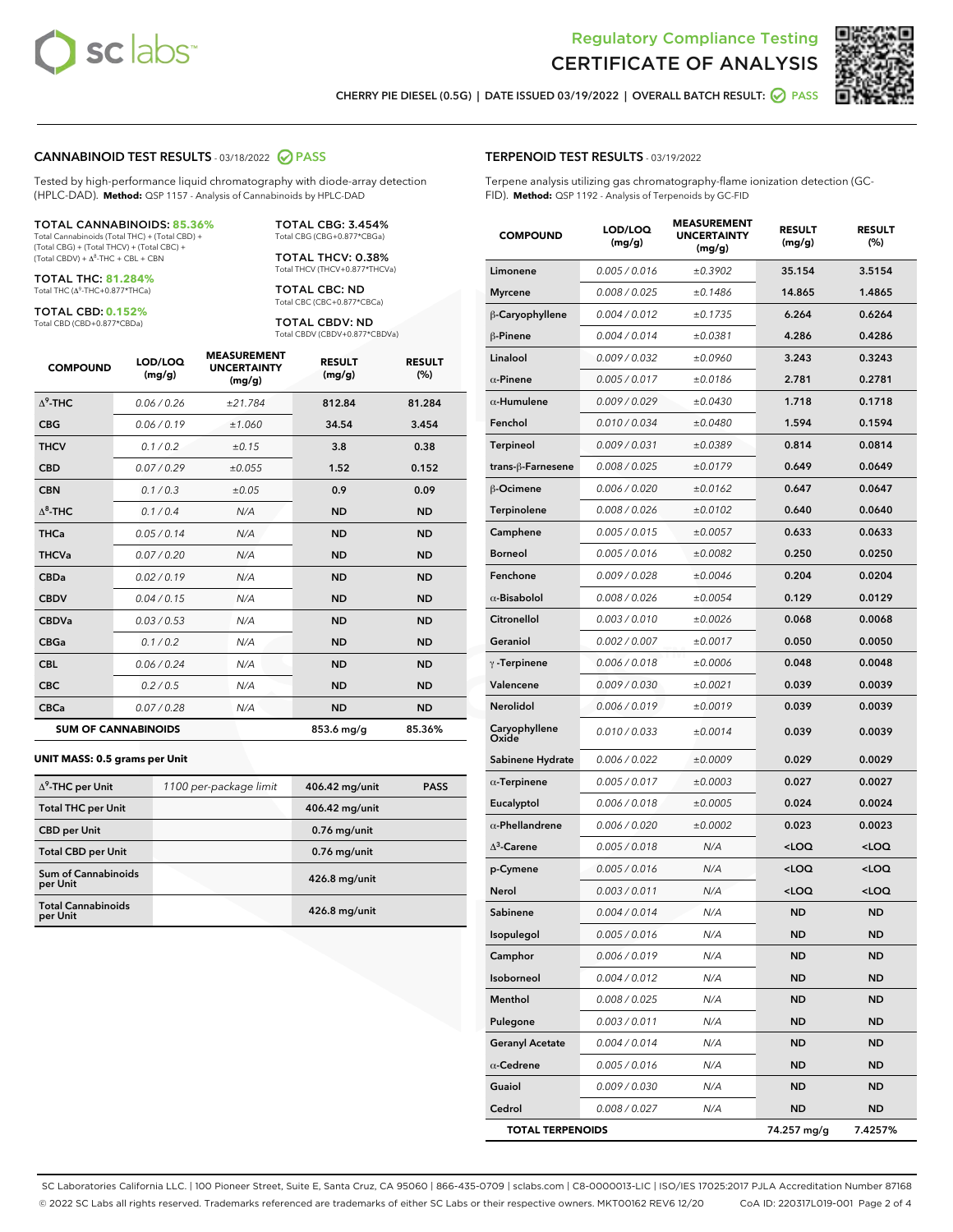



CHERRY PIE DIESEL (0.5G) | DATE ISSUED 03/19/2022 | OVERALL BATCH RESULT: Ø PASS

# CATEGORY 1 PESTICIDE TEST RESULTS - 03/19/2022 2 PASS

Pesticide and plant growth regulator analysis utilizing high-performance liquid chromatography-mass spectrometry (HPLC-MS) or gas chromatography-mass spectrometry (GC-MS). \*GC-MS utilized where indicated. **Method:** QSP 1212 - Analysis of Pesticides and Mycotoxins by LC-MS or QSP 1213 - Analysis of Pesticides by GC-MS

| <b>COMPOUND</b>             | LOD/LOQ<br>$(\mu g/g)$ | <b>ACTION</b><br><b>LIMIT</b><br>$(\mu g/g)$ | <b>MEASUREMENT</b><br><b>UNCERTAINTY</b><br>$(\mu g/g)$ | <b>RESULT</b><br>$(\mu g/g)$ | <b>RESULT</b> |
|-----------------------------|------------------------|----------------------------------------------|---------------------------------------------------------|------------------------------|---------------|
| Aldicarb                    | 0.03 / 0.08            | $\ge$ LOD                                    | N/A                                                     | <b>ND</b>                    | <b>PASS</b>   |
| Carbofuran                  | 0.02 / 0.05            | $\ge$ LOD                                    | N/A                                                     | <b>ND</b>                    | <b>PASS</b>   |
| Chlordane*                  | 0.03 / 0.08            | $\ge$ LOD                                    | N/A                                                     | <b>ND</b>                    | <b>PASS</b>   |
| Chlorfenapyr*               | 0.03/0.10              | $\ge$ LOD                                    | N/A                                                     | <b>ND</b>                    | <b>PASS</b>   |
| Chlorpyrifos                | 0.02/0.06              | $\ge$ LOD                                    | N/A                                                     | <b>ND</b>                    | <b>PASS</b>   |
| Coumaphos                   | 0.02 / 0.07            | $\geq$ LOD                                   | N/A                                                     | <b>ND</b>                    | <b>PASS</b>   |
| Daminozide                  | 0.02 / 0.07            | $>$ LOD                                      | N/A                                                     | <b>ND</b>                    | <b>PASS</b>   |
| <b>Dichlorvos</b><br>(DDVP) | 0.03/0.09              | $\ge$ LOD                                    | N/A                                                     | <b>ND</b>                    | <b>PASS</b>   |
| Dimethoate                  | 0.03/0.08              | $>$ LOD                                      | N/A                                                     | <b>ND</b>                    | <b>PASS</b>   |
| Ethoprophos                 | 0.03/0.10              | $\ge$ LOD                                    | N/A                                                     | <b>ND</b>                    | <b>PASS</b>   |
| Etofenprox                  | 0.02 / 0.06            | $\geq$ LOD                                   | N/A                                                     | <b>ND</b>                    | <b>PASS</b>   |
| Fenoxycarb                  | 0.03/0.08              | $>$ LOD                                      | N/A                                                     | <b>ND</b>                    | <b>PASS</b>   |
| Fipronil                    | 0.03 / 0.08            | $\ge$ LOD                                    | N/A                                                     | <b>ND</b>                    | <b>PASS</b>   |
| Imazalil                    | 0.02 / 0.06            | $>$ LOD                                      | N/A                                                     | <b>ND</b>                    | <b>PASS</b>   |
| <b>Methiocarb</b>           | 0.02 / 0.07            | $\ge$ LOD                                    | N/A                                                     | <b>ND</b>                    | <b>PASS</b>   |
| Parathion-methyl            | 0.03/0.10              | $\geq$ LOD                                   | N/A                                                     | <b>ND</b>                    | <b>PASS</b>   |
| <b>Mevinphos</b>            | 0.03/0.09              | $\ge$ LOD                                    | N/A                                                     | <b>ND</b>                    | <b>PASS</b>   |
| Paclobutrazol               | 0.02 / 0.05            | $\ge$ LOD                                    | N/A                                                     | <b>ND</b>                    | <b>PASS</b>   |
| Propoxur                    | 0.03/0.09              | $\ge$ LOD                                    | N/A                                                     | <b>ND</b>                    | <b>PASS</b>   |
| Spiroxamine                 | 0.03 / 0.08            | $\ge$ LOD                                    | N/A                                                     | <b>ND</b>                    | <b>PASS</b>   |
| Thiacloprid                 | 0.03/0.10              | $>$ LOD                                      | N/A                                                     | <b>ND</b>                    | <b>PASS</b>   |

# CATEGORY 2 PESTICIDE TEST RESULTS - 03/19/2022 @ PASS

| <b>COMPOUND</b>          | LOD/LOQ<br>$(\mu g/g)$ | <b>ACTION</b><br><b>LIMIT</b><br>$(\mu g/g)$ | <b>MEASUREMENT</b><br><b>UNCERTAINTY</b><br>$(\mu g/g)$ | <b>RESULT</b><br>$(\mu g/g)$ | <b>RESULT</b> |
|--------------------------|------------------------|----------------------------------------------|---------------------------------------------------------|------------------------------|---------------|
| Abamectin                | 0.03/0.10              | 0.1                                          | N/A                                                     | <b>ND</b>                    | <b>PASS</b>   |
| Acephate                 | 0.02/0.07              | 0.1                                          | N/A                                                     | <b>ND</b>                    | <b>PASS</b>   |
| Acequinocyl              | 0.02/0.07              | 0.1                                          | N/A                                                     | <b>ND</b>                    | <b>PASS</b>   |
| Acetamiprid              | 0.02/0.05              | 0.1                                          | N/A                                                     | <b>ND</b>                    | <b>PASS</b>   |
| Azoxystrobin             | 0.02 / 0.07            | 0.1                                          | N/A                                                     | <b>ND</b>                    | <b>PASS</b>   |
| <b>Bifenazate</b>        | 0.01/0.04              | 0.1                                          | N/A                                                     | <b>ND</b>                    | <b>PASS</b>   |
| <b>Bifenthrin</b>        | 0.02 / 0.05            | 3                                            | N/A                                                     | <b>ND</b>                    | <b>PASS</b>   |
| <b>Boscalid</b>          | 0.03/0.09              | 0.1                                          | N/A                                                     | <b>ND</b>                    | <b>PASS</b>   |
| Captan                   | 0.19/0.57              | 0.7                                          | N/A                                                     | <b>ND</b>                    | <b>PASS</b>   |
| Carbaryl                 | 0.02/0.06              | 0.5                                          | N/A                                                     | <b>ND</b>                    | <b>PASS</b>   |
| Chlorantranilip-<br>role | 0.04/0.12              | 10                                           | N/A                                                     | <b>ND</b>                    | <b>PASS</b>   |
| Clofentezine             | 0.03/0.09              | 0.1                                          | N/A                                                     | <b>ND</b>                    | <b>PASS</b>   |

# CATEGORY 2 PESTICIDE TEST RESULTS - 03/19/2022 continued

| <b>COMPOUND</b>               | LOD/LOQ<br>(µg/g) | <b>ACTION</b><br><b>LIMIT</b><br>$(\mu g/g)$ | <b>MEASUREMENT</b><br><b>UNCERTAINTY</b><br>(µg/g) | <b>RESULT</b><br>$(\mu g/g)$ | <b>RESULT</b> |
|-------------------------------|-------------------|----------------------------------------------|----------------------------------------------------|------------------------------|---------------|
| Cyfluthrin                    | 0.12 / 0.38       | $\overline{c}$                               | N/A                                                | <b>ND</b>                    | <b>PASS</b>   |
| Cypermethrin                  | 0.11/0.32         | 1                                            | N/A                                                | <b>ND</b>                    | <b>PASS</b>   |
| Diazinon                      | 0.02 / 0.05       | 0.1                                          | N/A                                                | <b>ND</b>                    | <b>PASS</b>   |
| Dimethomorph                  | 0.03 / 0.09       | $\overline{2}$                               | N/A                                                | <b>ND</b>                    | <b>PASS</b>   |
| Etoxazole                     | 0.02 / 0.06       | 0.1                                          | N/A                                                | <b>ND</b>                    | <b>PASS</b>   |
| Fenhexamid                    | 0.03 / 0.09       | 0.1                                          | N/A                                                | <b>ND</b>                    | <b>PASS</b>   |
| Fenpyroximate                 | 0.02 / 0.06       | 0.1                                          | N/A                                                | <b>ND</b>                    | <b>PASS</b>   |
| Flonicamid                    | 0.03 / 0.10       | 0.1                                          | N/A                                                | <b>ND</b>                    | <b>PASS</b>   |
| Fludioxonil                   | 0.03 / 0.10       | 0.1                                          | N/A                                                | <b>ND</b>                    | <b>PASS</b>   |
| Hexythiazox                   | 0.02 / 0.07       | 0.1                                          | N/A                                                | <b>ND</b>                    | <b>PASS</b>   |
| Imidacloprid                  | 0.04 / 0.11       | 5                                            | N/A                                                | <b>ND</b>                    | <b>PASS</b>   |
| Kresoxim-methyl               | 0.02 / 0.07       | 0.1                                          | N/A                                                | <b>ND</b>                    | <b>PASS</b>   |
| Malathion                     | 0.03 / 0.09       | 0.5                                          | N/A                                                | <b>ND</b>                    | <b>PASS</b>   |
| Metalaxyl                     | 0.02 / 0.07       | $\overline{c}$                               | N/A                                                | <b>ND</b>                    | <b>PASS</b>   |
| Methomyl                      | 0.03 / 0.10       | 1                                            | N/A                                                | <b>ND</b>                    | <b>PASS</b>   |
| Myclobutanil                  | 0.03 / 0.09       | 0.1                                          | N/A                                                | <b>ND</b>                    | <b>PASS</b>   |
| Naled                         | 0.02 / 0.07       | 0.1                                          | N/A                                                | <b>ND</b>                    | <b>PASS</b>   |
| Oxamyl                        | 0.04 / 0.11       | 0.5                                          | N/A                                                | <b>ND</b>                    | <b>PASS</b>   |
| Pentachloronitro-<br>benzene* | 0.03 / 0.09       | 0.1                                          | N/A                                                | <b>ND</b>                    | <b>PASS</b>   |
| Permethrin                    | 0.04/0.12         | 0.5                                          | N/A                                                | <b>ND</b>                    | <b>PASS</b>   |
| Phosmet                       | 0.03 / 0.10       | 0.1                                          | N/A                                                | <b>ND</b>                    | <b>PASS</b>   |
| Piperonyl<br><b>Butoxide</b>  | 0.02 / 0.07       | 3                                            | N/A                                                | <b>ND</b>                    | <b>PASS</b>   |
| Prallethrin                   | 0.03 / 0.08       | 0.1                                          | N/A                                                | <b>ND</b>                    | <b>PASS</b>   |
| Propiconazole                 | 0.02 / 0.07       | 0.1                                          | N/A                                                | <b>ND</b>                    | <b>PASS</b>   |
| Pyrethrins                    | 0.04 / 0.12       | 0.5                                          | N/A                                                | <b>ND</b>                    | <b>PASS</b>   |
| Pyridaben                     | 0.02 / 0.07       | 0.1                                          | N/A                                                | <b>ND</b>                    | <b>PASS</b>   |
| Spinetoram                    | 0.02 / 0.07       | 0.1                                          | N/A                                                | <b>ND</b>                    | <b>PASS</b>   |
| Spinosad                      | 0.02 / 0.07       | 0.1                                          | N/A                                                | <b>ND</b>                    | <b>PASS</b>   |
| Spiromesifen                  | 0.02 / 0.05       | 0.1                                          | N/A                                                | ND                           | PASS          |
| Spirotetramat                 | 0.02 / 0.06       | 0.1                                          | N/A                                                | <b>ND</b>                    | <b>PASS</b>   |
| Tebuconazole                  | 0.02 / 0.07       | 0.1                                          | N/A                                                | <b>ND</b>                    | <b>PASS</b>   |
| Thiamethoxam                  | 0.03 / 0.10       | 5                                            | N/A                                                | <b>ND</b>                    | <b>PASS</b>   |
| Trifloxystrobin               | 0.03 / 0.08       | 0.1                                          | N/A                                                | ND                           | <b>PASS</b>   |

SC Laboratories California LLC. | 100 Pioneer Street, Suite E, Santa Cruz, CA 95060 | 866-435-0709 | sclabs.com | C8-0000013-LIC | ISO/IES 17025:2017 PJLA Accreditation Number 87168 © 2022 SC Labs all rights reserved. Trademarks referenced are trademarks of either SC Labs or their respective owners. MKT00162 REV6 12/20 CoA ID: 220317L019-001 Page 3 of 4